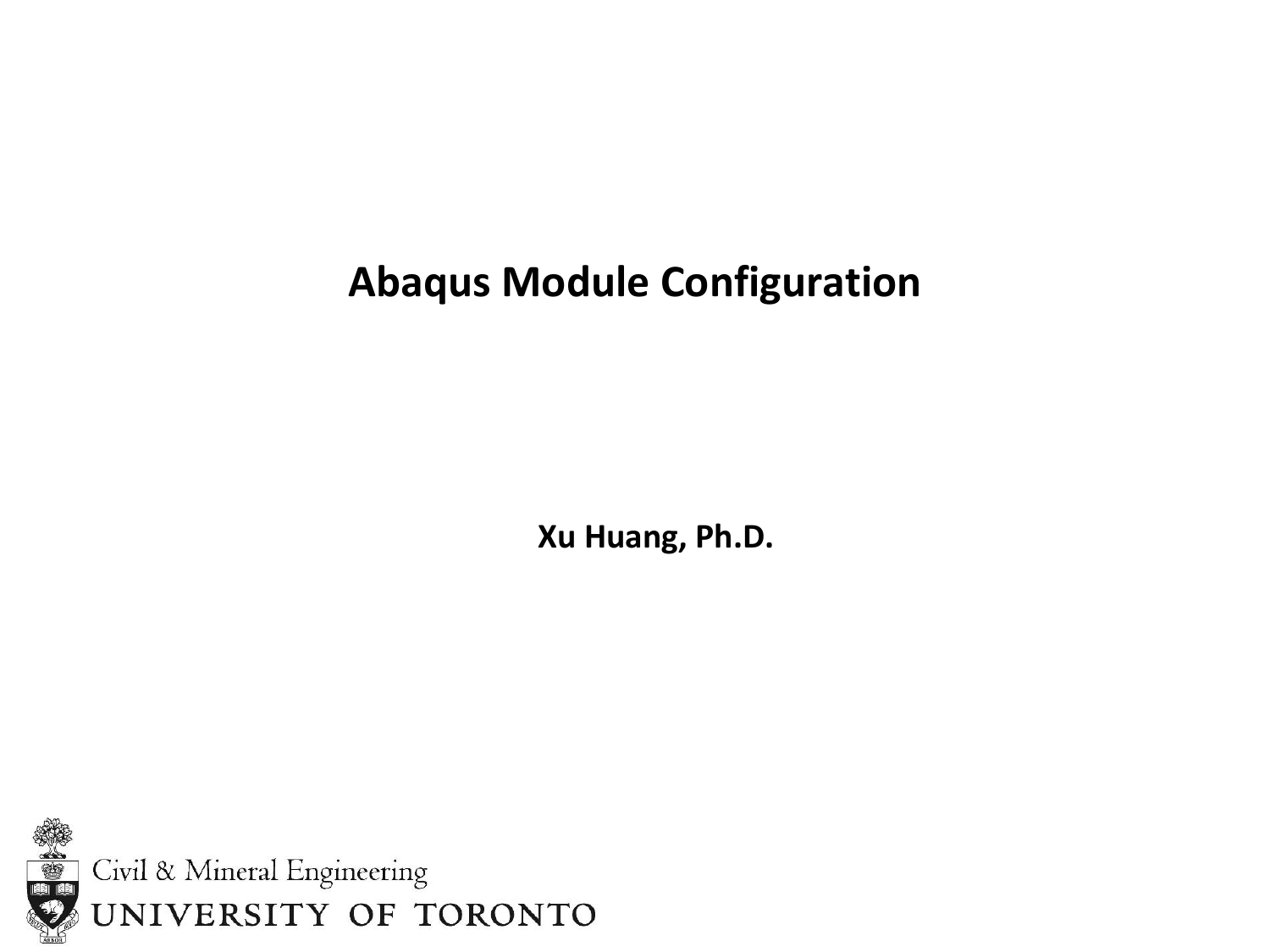### ❑ **Software**

- Abaqus 2019 or higher, such as Abaqus 2020 as illustrated in this document
- Fortran compiler: Intel oneAPI (download for free)
	- Base Toolkit
		- [https://software.intel.com/content/www/us/en/develop/tools/one](https://software.intel.com/content/www/us/en/develop/tools/oneapi/base-toolkit.html#gs.z9hjnl) api/base-toolkit.html#gs.z9hjnl
	- HPC Toolkit (where the Fortran compiler is included)
		- [https://software.intel.com/content/www/us/en/develop/tools/one](https://software.intel.com/content/www/us/en/develop/tools/oneapi/hpc-toolkit.html#gs.z9hsqk) api/hpc-toolkit.html#gs.z9hsqk
- C++ compiler: Visual Studio 2019 community (download for free)
	- <https://visualstudio.microsoft.com/downloads/>

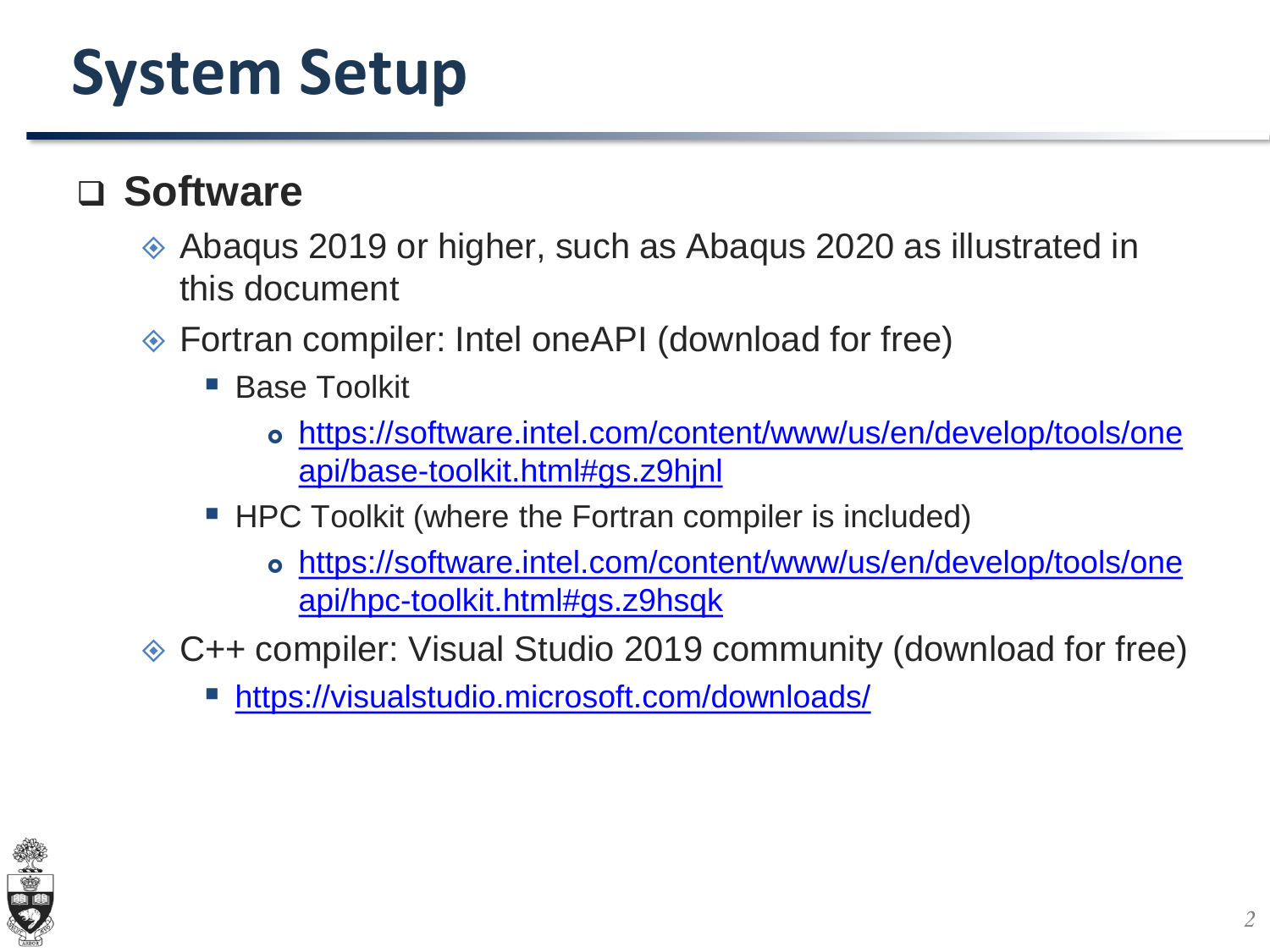### ❑ **Install Intel OneAPI Toolkit**

- ◆ Install OneAPI Base Toolkit
- Then install OneAPI HPC Toolkit and select all recommended installation options.

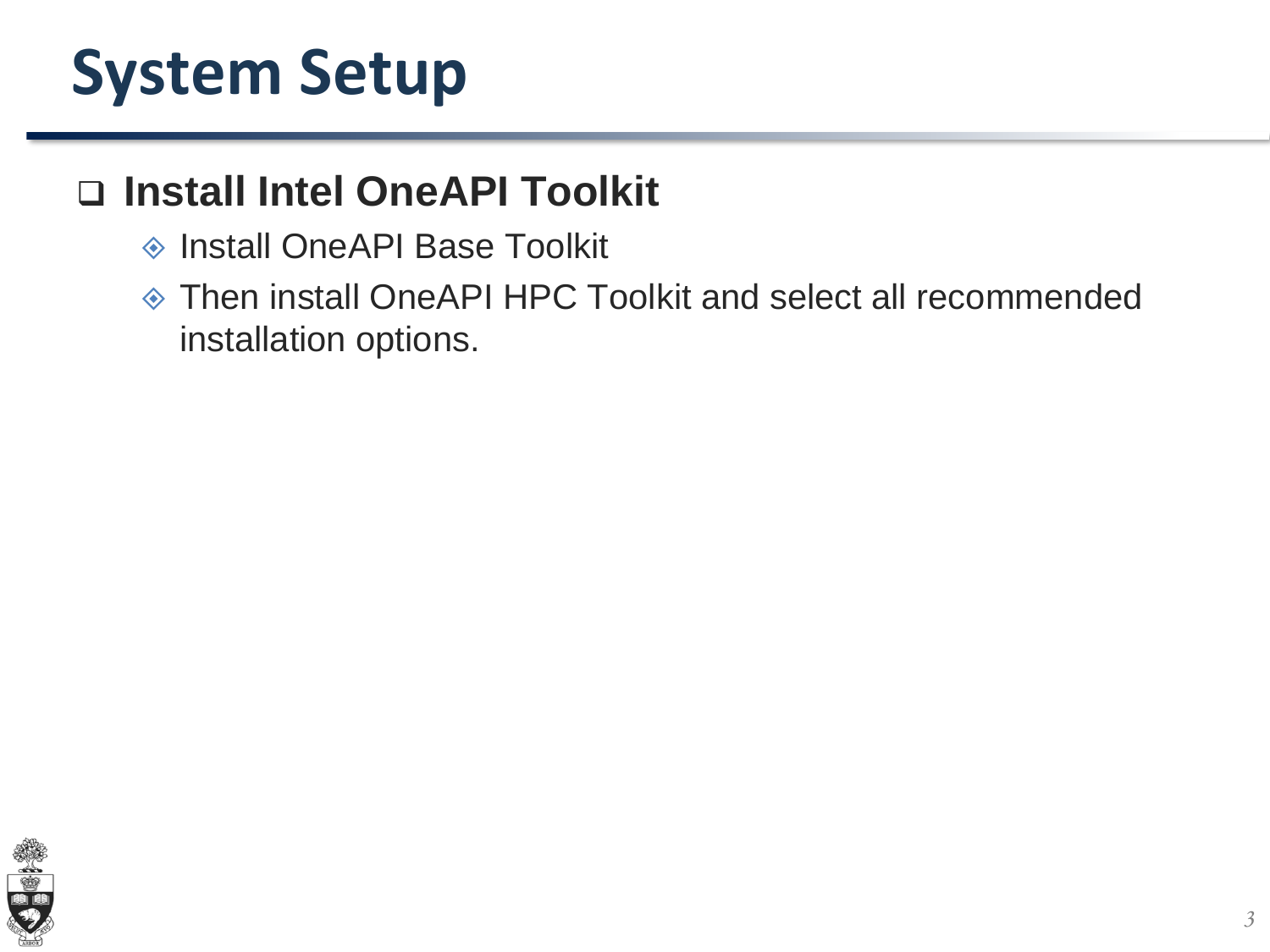#### ❑ **Enable ABAQUS subroutine**

- Find abq2020.bat (abq2019.bat for Abaqus 2019) which is normally located at 'C:\SIMULIA\Commands\'
- Open and edit abq2019.bat file by including the following commands to set path for Fortran compiler and mkl.

SET PATH=%PATH%;C:\Program Files (x86)\Intel\oneAPI\compiler\latest\windows\bin\intel64; call "C:\Program Files (x86)\Intel\oneAPI\compiler\latest\env\vars.bat" arch intel64 call "C:\Program Files (x86)\Intel\oneAPI\mkl\latest\env\vars.bat" intel64

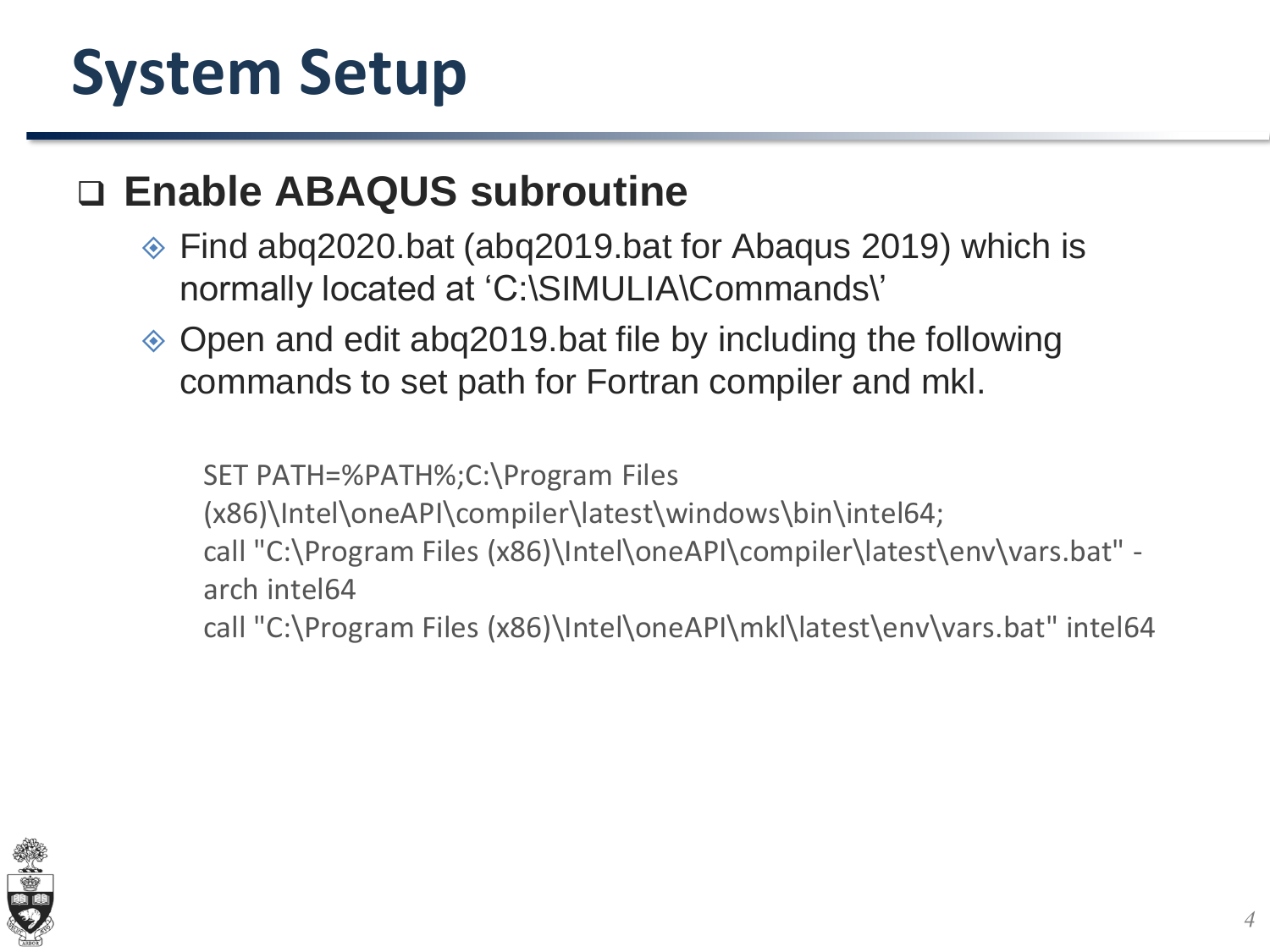### ❑ **Enable ABAQUS subroutine (continued)**

- Find abaqus\_v6.env file which is typically located at 'C:\SIMULIA\EstProducts\2020\win\_b64\SMA\site\'
- Edit abaqus\_v6.env file by adding the following line to the end of the file

Compile fortran +=['/names:lowercase',]

◈ Run Abaqus Command and input the following command in the command window to verify the subroutine configuration

abaqus verify -user